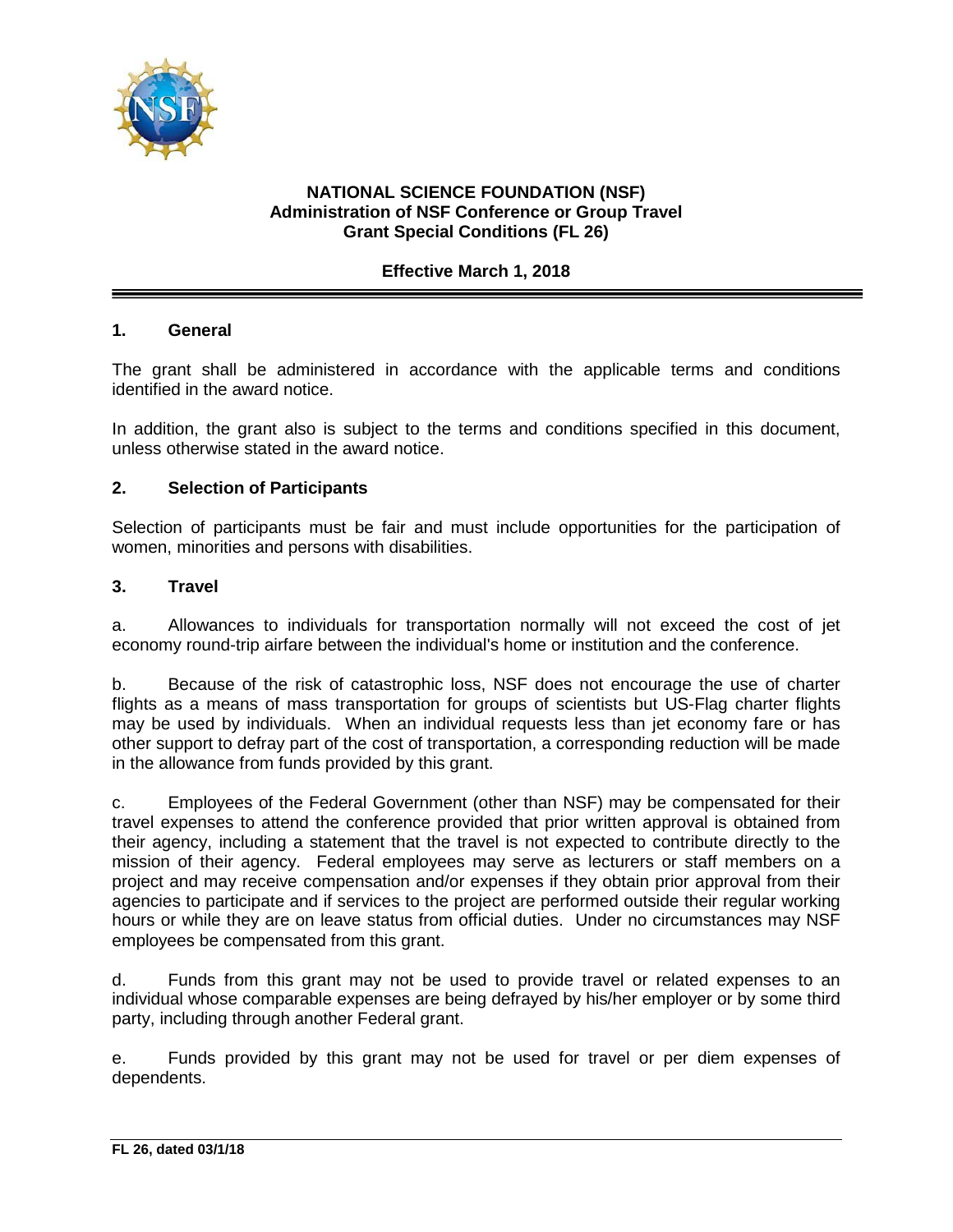f. Further NSF approval of separate trips by persons to attend the conference is not required.

g. Any air transportation to, from, between, or within a country other than the US of persons or property, the expense of which will be assisted by NSF funding, must be performed in accordance with Article 14, "*Travel*" of the NSF *Agency Specific Requirements* (ASR) to the *Research Terms and Conditions* (RTC).

h. NSF assumes no responsibility for securing passports or visas required by any person because of his/her participation in an NSF-supported project.

i. Costs of entertainment, amusement, diversion and social activities and any costs directly associated with such activities (such as tickets to shows or sports events, and related meals, lodging, rentals, transportation and gratuities) are unallowable. Expenses of grantee employees who are not on travel status, serving as hosts, or otherwise participating at meals that are primarily social occasions involving speakers or consultants are not allowable, even if the costs of the speaker or consultant are allowable.

The grantee also must consult the NSF *Proposal & Award Policies & Procedures Guide* (PAPPG) [Chapter II.E.7,](https://nsf.gov/pubs/policydocs/pappg18_1/pappg_2.jsp#IIE7) which provides additional coverage on allowability of costs associated with conferences.

# **4. Program Income**

In lieu of Article 29.b "*Program Income*", of the NSF ASR, substitute the following:

Unless otherwise specified in the grant, program income received or accruing to the grantee during the period of the grant should be designated for deductive treatment, and must be remitted to NSF by crediting costs otherwise chargeable against the grant. Program Income in excess of the grant will be remitted to NSF electronically or by check payable to the National Science Foundation.

# **5. Reporting Requirements**

The grantee will ensure that the Principal Investigator(s)(PIs)/Project Director(s) (PDs) and co-PIs/co-PDs under a group travel grant accept responsibility for reporting on the group's participation in the conference. The report should be submitted electronically, via Research.gov. The report should include: (1) a description of the participant selection process; (2) a list of persons for whom travel funds were provided; (3) their organizational addresses; (4) the sum awarded; and (5) information on the conference including number of persons attending, total number of US participants, and other countries represented, highlights of the program and general reaction of the US participants supported under the group travel grant.

Group travel grantees are required to retain supporting documentation that funds were spent in accordance with the original intent of the proposal. Such documentation will be subject to audit as specified in [PAPPG Chapter VII.E,](https://nsf.gov/pubs/policydocs/pappg18_1/pappg_7.jsp#VIIE) except as noted in 2 CFR § 200.333*.*

## **6. Grant Monitoring and Evaluation**

The Foundation may, as part of its program evaluation activities, carry out assessments of the outcomes of selected group travel grants. The grantee is requested to cooperate with Foundation staff or designated third parties conducting these assessments.